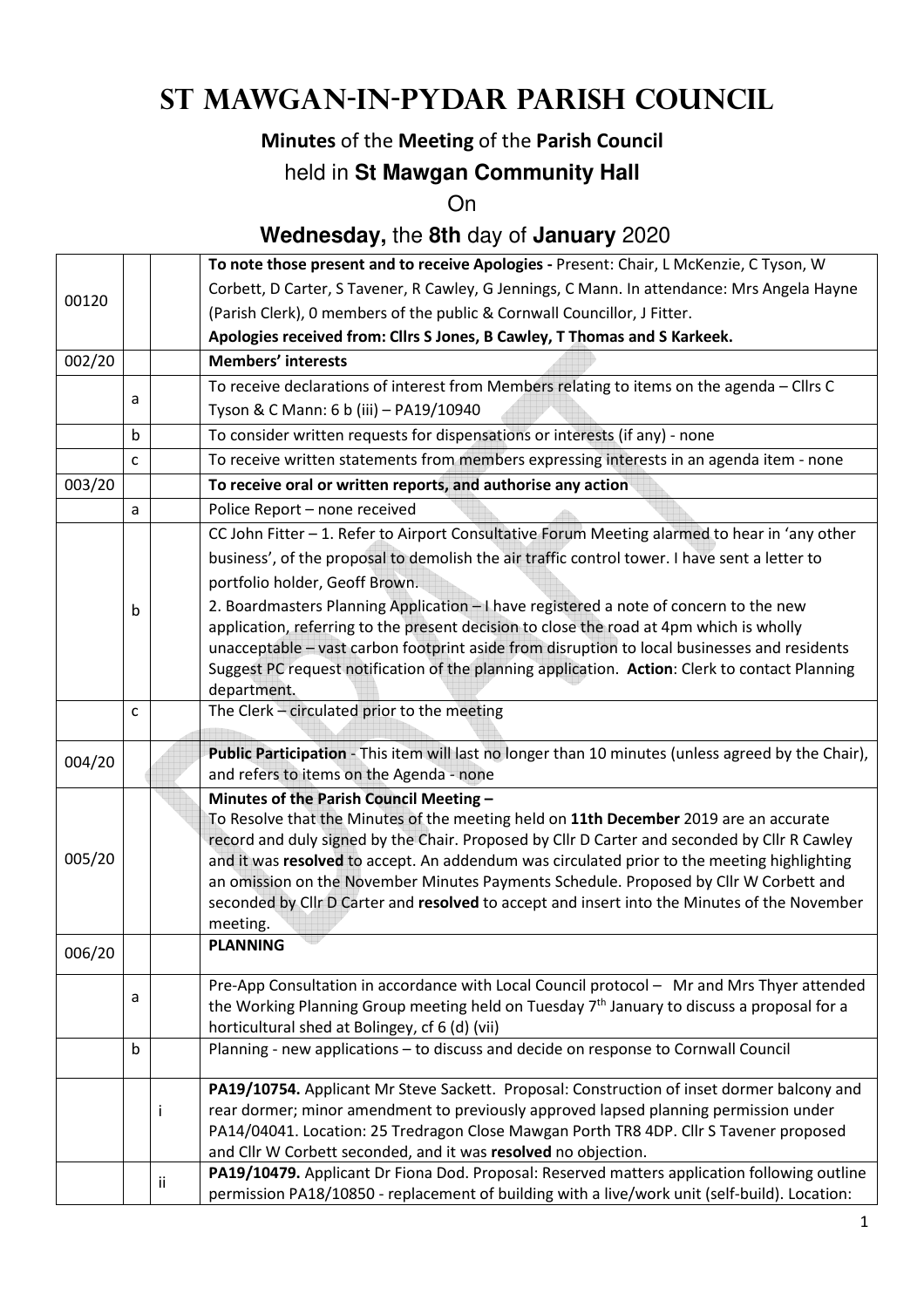|    |      | Barn East of Gluvian Flamank Farm Mawgan Porth. Proposed by Cllr W Corbett and seconded<br>by Cllr C Tyson and it was resolved to request ground floor plans before a decision can be<br>given. A delegated response by the Working Planning Group may be submitted to the Local<br>Planning Authority unless an extension of time for comment is sought in order to defer until<br>the February PC meeting. |  |  |
|----|------|--------------------------------------------------------------------------------------------------------------------------------------------------------------------------------------------------------------------------------------------------------------------------------------------------------------------------------------------------------------------------------------------------------------|--|--|
|    |      | Cllrs Tyson and Mann left the room at this juncture                                                                                                                                                                                                                                                                                                                                                          |  |  |
|    | iii  | PA19/10940. Applicant Mr Jon Cooper. Proposal: Replacement of existing summer house with<br>timber clad ancillary building to form home gym/office. Location: Hylton Lanvean St Mawgan<br>TR8 4EY. Proposed by Cllr W Corbett and seconded by Cllr S Tavener and it was resolved no<br>objection.                                                                                                            |  |  |
|    |      | Cllrs Tyson and Mann returned to the meeting                                                                                                                                                                                                                                                                                                                                                                 |  |  |
| C  |      | To consider planning applications received before meeting - none received                                                                                                                                                                                                                                                                                                                                    |  |  |
| d  |      | To note Advices and Decisions by Cornwall Council:                                                                                                                                                                                                                                                                                                                                                           |  |  |
| İ  |      | PA19/02509. Failed to determine Applicant: Ms Sarah Howie. Proposal: Application for<br>Outline Planning Permission with all matters reserved for the construction of two dwellings.<br>Location: Land North East of The Lodge Trevenna Cross St Mawgan Cornwall TR8 4HA. Noted.                                                                                                                             |  |  |
| ii |      | PA19/05845. APPROVED. Applicant: Mr R Karkeek. Proposal: Proposed conversion of, and<br>extension to garage to form dwelling Location: Winsor Mill Winsor Lane St Mawgan TR8 4EU.<br>Noted.                                                                                                                                                                                                                  |  |  |
|    | iii  | PA19/09053. APPROVED. Applicant: Mr Daniel Peel. Proposal: Proposed extensions and<br>alterations. Location: Avalon 13 Challis Avenue Carloggas St Mawgan. Noted.                                                                                                                                                                                                                                            |  |  |
|    | iv   | PA19/09043. APPROVED. Applicant: Mr and Mrs Marling. Proposal: Replacement dwelling and<br>annexe with associated landscaping and parking. Location: Keynvor Tredragon Road Mawgan<br>Porth. Noted.                                                                                                                                                                                                          |  |  |
| v  |      | PA19/09301. APPROVED. Applicant: Dr Jon Cooper. Proposal: Construction of extensions and<br>alterations, plus detached garage without compliance with condition 1 of PA19/00965.<br>Location: Hylton Lanvean St Mawgan. Noted.                                                                                                                                                                               |  |  |
|    | vi   | PA18/09327 APPROVED. Applicant: Mr A Williams. Proposal: Outline planning permission with<br>some matters reserved for residential development up to 3 houses (inc Affordable Housing).<br>Location: The Shed Ox Lane St Mawgan TR8 4EU. Noted.                                                                                                                                                              |  |  |
|    | vii  | PA18/11492 WITHDRAWN. Applicant: Mr and Mrs Thyer Proposal: Construction of timber<br>store for machinery and tools with welfare facilities to allow owners to work the land plus<br>associated landscaping. Location: Land to North of Bolingey Farm St Mawgan. Noted.                                                                                                                                      |  |  |
|    | viii | PA19/08322 GRANTED. Applicant: Mrs L Petersen. Certificate of lawfulness for existing use or<br>development in respect of the use of the land for the stationing of a caravan for residential<br>purposes. Location: Porth Farm Cottages Mawgan Porth. Noted.                                                                                                                                                |  |  |
|    |      | The following decisions were received after the Agenda was posted                                                                                                                                                                                                                                                                                                                                            |  |  |
|    | ix   | PA19/09584 APPROVED Applicant: Mr & Mrs J Bradley Proposal: Erect a ground floor side<br>extension to form an annexe. Location: Dimora Gwel An Mor Trenance Mawgan Porth TR8<br>4DW. Noted.                                                                                                                                                                                                                  |  |  |
|    |      | <b>Planning Inspectorate Notification:</b>                                                                                                                                                                                                                                                                                                                                                                   |  |  |
| x  |      | PA19/02509 Appeal Allowed. Outline, all matters reserved - Construction of two dwellings -<br>The Lodge, Trevenna Cross, St Mawgan. Costs claim against Cornwall Council - Dismissed.<br>Noted.                                                                                                                                                                                                              |  |  |
|    |      | <b>Planning Committee Notification:</b>                                                                                                                                                                                                                                                                                                                                                                      |  |  |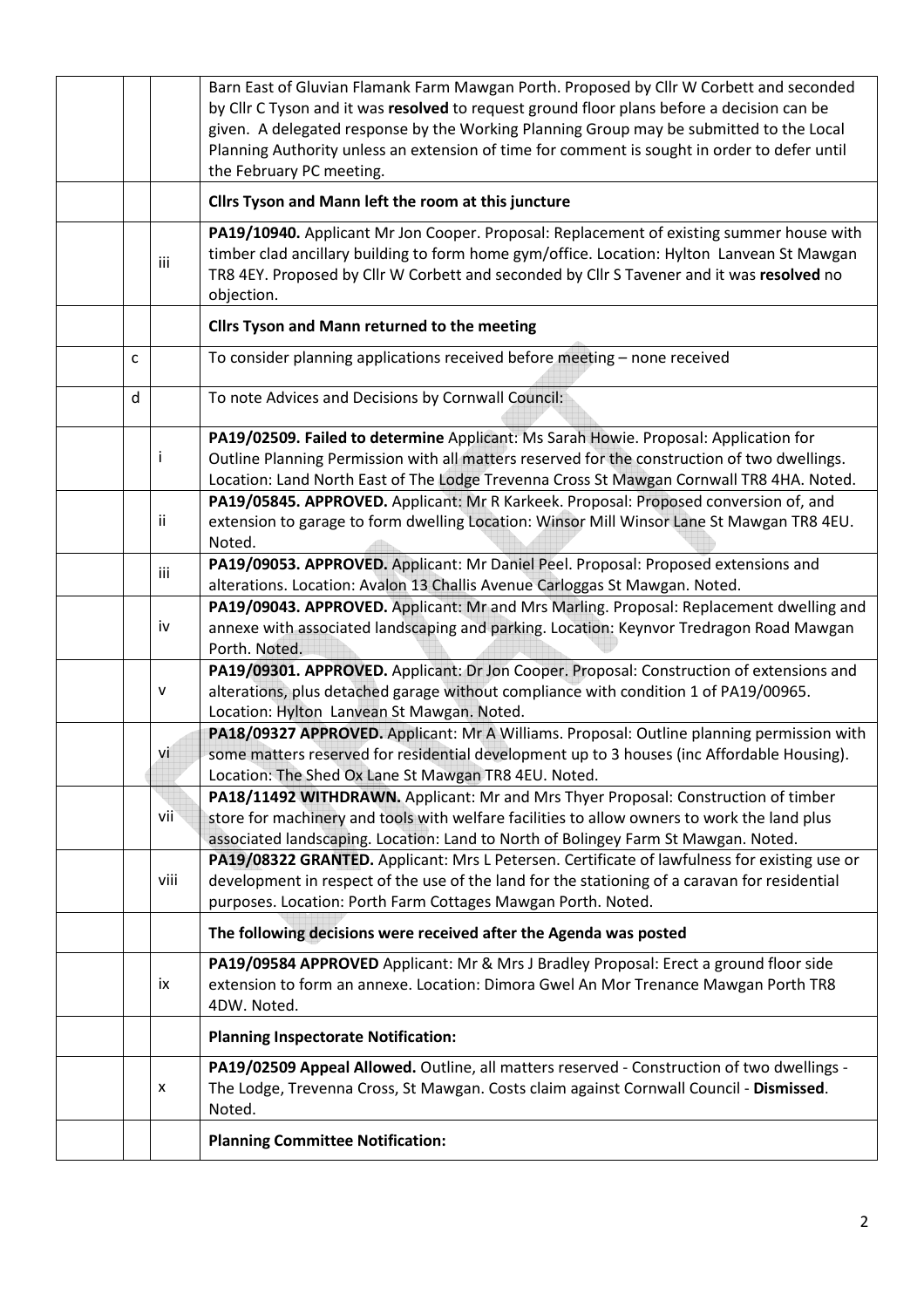|        | Application number: PA19/00624. Applicant: Mrs D Wilson. Proposal: Construction of      |               |                                                                                                                                                                                 |  |  |
|--------|-----------------------------------------------------------------------------------------|---------------|---------------------------------------------------------------------------------------------------------------------------------------------------------------------------------|--|--|
|        | dwellinghouse and garage accommodation. Location: Beacon House East Trevarrian TR8 4AQ. |               |                                                                                                                                                                                 |  |  |
|        |                                                                                         | хi            |                                                                                                                                                                                 |  |  |
|        |                                                                                         |               | This application will be reported to the Planning Committee for it to decide. The Committee                                                                                     |  |  |
|        |                                                                                         |               | meeting will begin at 10:00am on 20 January 2020 in the Council Chamber Room at the Council<br>Offices, County Hall, Truro. Action: Clerk to submit Cllr W Corbett will attend. |  |  |
|        | e                                                                                       |               | 5 day-Protocol for Local Councils - none                                                                                                                                        |  |  |
|        |                                                                                         |               |                                                                                                                                                                                 |  |  |
|        | $\mathsf{f}$                                                                            |               | To discuss planning enforcement issues - to refer any new issues and updates - if any                                                                                           |  |  |
|        |                                                                                         | j.            | An issue with the suggested erection of a telecoms mast on land beside Long Lane has<br>apparently been resolved.                                                               |  |  |
|        |                                                                                         | ii.           | Update awaiting regarding case number: EN19/00591.                                                                                                                              |  |  |
|        |                                                                                         | iii           | Above Europa Court - height of new dwellings: requesting Local Planning Authority check<br>conformity of plans.                                                                 |  |  |
| 007/20 | WORKING GROUPS - to receive reports (if any), and agree any necessary action and        |               |                                                                                                                                                                                 |  |  |
|        | expenditure:                                                                            |               |                                                                                                                                                                                 |  |  |
|        |                                                                                         |               | Amenities - Playground report - damage/perish of swing seats. Action: to consider                                                                                               |  |  |
|        | a                                                                                       |               | replacement.<br>In accordance with Financial Regulations 4.1 the Clerk sought approval for an invoice in the                                                                    |  |  |
|        |                                                                                         |               | sum of £55 for works to seized Rota Swing bearings. Proposed by Cllr W Corbett and seconded                                                                                     |  |  |
|        |                                                                                         |               | by Cllr S Tavener and it was resolved to agree and approve invoice for £55. Cllr R Cawley                                                                                       |  |  |
|        | abstained.                                                                              |               |                                                                                                                                                                                 |  |  |
|        | j.<br>St Mawgan toilets - heard under Exempt Business at item 12                        |               |                                                                                                                                                                                 |  |  |
|        |                                                                                         | ii.           | Burial Ground - to approve increases to Burial Ground fees (deferred from December) and                                                                                         |  |  |
|        |                                                                                         |               | amendments to Burial Regulations. Proposed by Cllr S Tavener and seconded by Cllr W Corbett                                                                                     |  |  |
|        | b                                                                                       |               | and it was resolved to approve.                                                                                                                                                 |  |  |
|        |                                                                                         |               | Transport and Rights of Way -<br>Wear to Highway below Church Lych Gate - Cormac acknowledged area classified as Highway:                                                       |  |  |
|        |                                                                                         |               | road order requested 3 October 2019, works scheduled 20 March 2020.                                                                                                             |  |  |
|        |                                                                                         |               | Exposed waste-water pipe on footpath near to beach entrance, Tredragon Close - Cormac                                                                                           |  |  |
|        |                                                                                         | $\mathbf{ii}$ | Environment to assess. Pothole at same location reported - awaiting response.                                                                                                   |  |  |
|        |                                                                                         | iii           | Long Lane - meeting arranged with Highways and Transport and Rights of Way Working Group                                                                                        |  |  |
|        |                                                                                         |               | on site, 29 January at 12 noon to discuss possibility of provision of signage for long vehicles.                                                                                |  |  |
|        | c                                                                                       |               | Beach and Environment - none received.                                                                                                                                          |  |  |
|        | d                                                                                       |               | Neighbourhood Plan - meeting to be arranged Thursday 30th January.                                                                                                              |  |  |
|        | e                                                                                       |               | Cornwall Airport Newquay & Search and Rescue Helicopter - meeting to be arrange.                                                                                                |  |  |
|        |                                                                                         |               | St Mawgan Community Hall - in order to begin the legal process of the Parish Council                                                                                            |  |  |
|        |                                                                                         |               | becoming Sole Trustee, the current Trustees of the hall committee have advised that a Notice                                                                                    |  |  |
|        |                                                                                         |               | of a Public Meeting has been published and posted onto the community noticeboard, and the                                                                                       |  |  |
|        | f                                                                                       |               | Community Hall, advising that a meeting is to be held on Tuesday 28 January commencing                                                                                          |  |  |
|        |                                                                                         |               | 6.30pm at St Mawgan Community Hall.                                                                                                                                             |  |  |
|        |                                                                                         |               | The Clerk advised that the details of the meeting have also been uploaded to the Parish                                                                                         |  |  |
|        |                                                                                         |               | Council website.<br><b>REPORTS FROM MEETINGS:</b>                                                                                                                               |  |  |
| 008/20 |                                                                                         |               |                                                                                                                                                                                 |  |  |
|        | a                                                                                       |               | AIRPORT OPERATIONS MANAGERS REPORT: August 2019 - October 2019 - previously<br>circulated. Noted.                                                                               |  |  |
|        |                                                                                         |               |                                                                                                                                                                                 |  |  |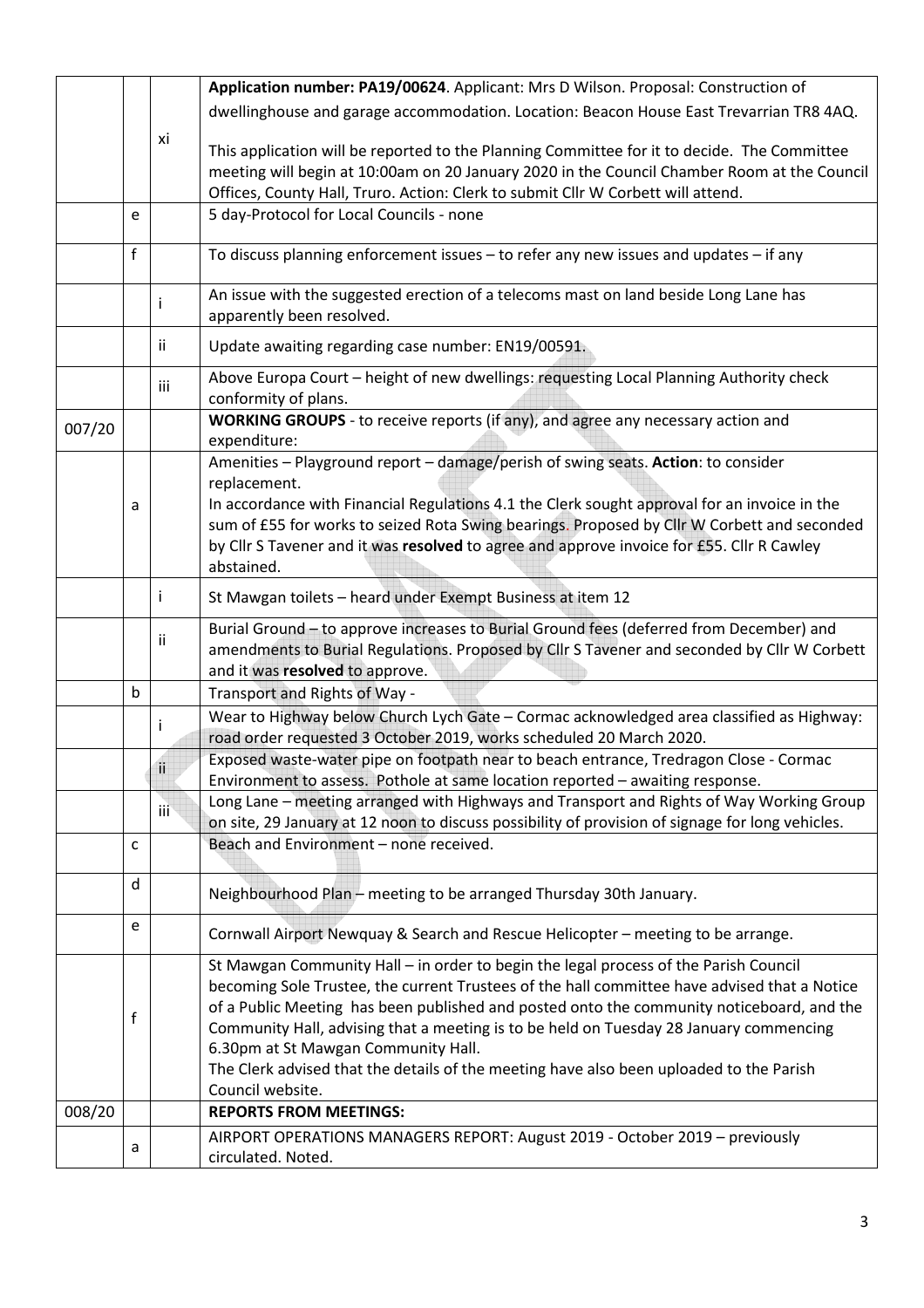| 009/20 |   | To note and discuss (if appropriate) the correspondence received since the last meeting and |                                                                                                       |  |  |  |  |
|--------|---|---------------------------------------------------------------------------------------------|-------------------------------------------------------------------------------------------------------|--|--|--|--|
|        |   |                                                                                             | any associated actions and expenditure:                                                               |  |  |  |  |
|        |   | i                                                                                           | Road closure notice due to burst water main: Road from Shrub Cottage To Junction North of Deer Crest, |  |  |  |  |
|        |   |                                                                                             | Trevarrian, Newquay from 7 <sup>th</sup> until approximately 13 <sup>th</sup> January.                |  |  |  |  |
| 010/20 |   |                                                                                             | <b>FINANCE and LEGISLATION:</b>                                                                       |  |  |  |  |
|        | a |                                                                                             | To note any income received: Bank Interest - £1.72. Clerk advised an additional receipt of £258       |  |  |  |  |
|        |   |                                                                                             | - Grant of Exclusive Right of Burial (cremated remains).                                              |  |  |  |  |
|        |   |                                                                                             | Accounts – to approve invoices for payment and sign cheques at the end of the meeting.                |  |  |  |  |
|        | b |                                                                                             | Proposed by Cllr G Jennings and seconded by Cllr C Tyson and it was resolved to approve. Cllr         |  |  |  |  |
|        |   |                                                                                             | R Cawley abstained.                                                                                   |  |  |  |  |
|        |   |                                                                                             | (list circulated prior to the meeting).                                                               |  |  |  |  |
|        | c |                                                                                             | Parish Council Website - to agree to current provider giving 1 year's support and maintenance         |  |  |  |  |
|        |   |                                                                                             | at a cost of £300. Proposed by Cllr W Corbett and seconded by Cllr D Carter and it was                |  |  |  |  |
|        |   |                                                                                             | resolved to agree.                                                                                    |  |  |  |  |
|        | d |                                                                                             | Financial Regulation Review - to approve NALC & CALC recommendations (previously                      |  |  |  |  |
|        |   |                                                                                             | circulated). Proposed by Cllr S Tavener and seconded by Cllr W Corbett and it was resolved to         |  |  |  |  |
|        |   |                                                                                             | approve.                                                                                              |  |  |  |  |
| 011/20 |   |                                                                                             | Memberships 2020 - to agree to renew                                                                  |  |  |  |  |
|        |   | т                                                                                           | Society of Local Council Clerks - to agree to renew in the sum of £161. Proposed by Cllr S            |  |  |  |  |
|        |   |                                                                                             | Tavener and seconded by Cllr W Corbett and it was resolved to agree.                                  |  |  |  |  |
|        |   | ii                                                                                          | Campaign to Protect Rural England - to agree to renew at a cost of £36.00. Proposed by Cllr D         |  |  |  |  |
|        |   |                                                                                             | Carter and seconded by Cllr C Tyson and it was resolved to agree.                                     |  |  |  |  |
|        |   |                                                                                             | Exempt Business: To Resolve to invoke Standing Order 3(d) that in accordance with Public              |  |  |  |  |
|        |   |                                                                                             | Bodies (admission to meetings (Act 1960 as amended by S100 Local Government Act (LGA)                 |  |  |  |  |
| 012/20 |   |                                                                                             | 1972, the press and the public be excluded from the meeting during the consideration of the           |  |  |  |  |
|        |   |                                                                                             | following matters on the grounds that they may involve the likely disclosure of exempt                |  |  |  |  |
|        |   |                                                                                             | information.                                                                                          |  |  |  |  |
|        |   |                                                                                             | There were no members of the public present at this time                                              |  |  |  |  |
|        | a |                                                                                             | Toilet Cleaning Contract 2020-2021 - to receive Expressions of Interest. One expression of            |  |  |  |  |
|        |   |                                                                                             | interest was received.                                                                                |  |  |  |  |
|        | b |                                                                                             | St Mawgan toilet re-fit - to approve Contract of Works for Ladies section. Delegated to Chair,        |  |  |  |  |
|        |   |                                                                                             | Vice Chair and Clerk.                                                                                 |  |  |  |  |
|        |   |                                                                                             | Notice of items for the next Agenda:                                                                  |  |  |  |  |
| 013/20 |   |                                                                                             | (note - no decisions can be taken on any item raised under this heading)                              |  |  |  |  |
|        |   |                                                                                             | Historic buildings - RAF air traffic control tower.                                                   |  |  |  |  |
| 014/20 |   |                                                                                             | Close of meeting. 8.50pm                                                                              |  |  |  |  |

### **Schedule of Payments Sheet**

| <b>Name</b><br>A Hayne | Details<br>Clerk's Salary & Expenses                            | Amount<br>869.55 | Minute<br>Ref |
|------------------------|-----------------------------------------------------------------|------------------|---------------|
| Vodafone Ltd           | Mobile Phone - December                                         | 11.27            |               |
| <b>M</b> Perkins       | Website Support & Maintenance 1 year 2020                       | 300.00           |               |
| S Plant                | Maintenance Contract - December<br>Footpath Contract - December | 800.00<br>100.00 |               |